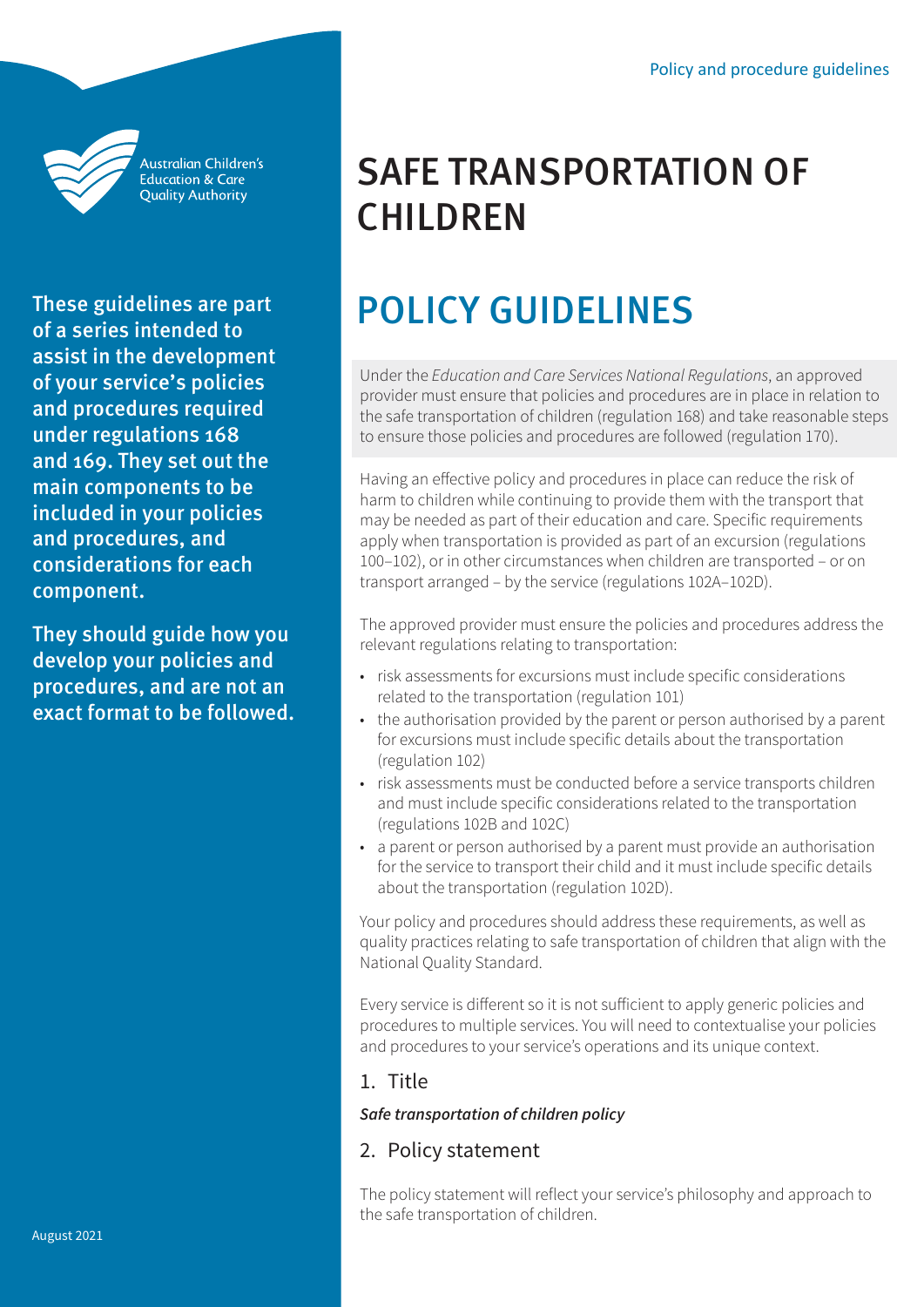*For example:* 

We are committed to ensuring the safe transportation of children by our service, including for excursions. We ensure that all educators and staff are familiar with and able to implement the policies and procedures relating to safe transportation.

# 3. Background

Your policy needs to include a statement of why this policy is in place.

*For example:* 

The *Education and Care Services National Regulations* require approved providers to ensure their services have policies and procedures in place in relation to the safe transportation of children.

#### 4. Legislative requirements

Your policy must be consistent with, and refer to, legislative requirements for safe transportation of children.

Examples include, but are not limited to:

| Section/regulation     | <b>Description</b>                                                                        |
|------------------------|-------------------------------------------------------------------------------------------|
| Section 165            | Offence to inadequately supervise children                                                |
| Section 167            | Offence related to protection of children from harm and hazards                           |
| <b>Regulation 89</b>   | First aid kits                                                                            |
| <b>Regulation 99</b>   | Children leaving the education and care service premises                                  |
| <b>Regulation 100</b>  | Risk assessment must be conducted before excursion                                        |
| <b>Regulation 101</b>  | Conduct of risk assessment for excursion                                                  |
| <b>Regulation 102</b>  | Authorisation for excursions                                                              |
| <b>Regulation 102B</b> | Transport risk assessment must be conducted before service transports child               |
| <b>Regulation 102C</b> | Conduct of risk assessment for transporting of children by the education and care service |
| <b>Regulation 102D</b> | Authorisation for service to transport children                                           |
| <b>Regulation 122</b>  | Educators must be working directly with children to be included in ratios                 |
| <b>Regulation 123</b>  | Educator to child ratios - centre-based services                                          |
| <b>Regulation 136</b>  | First aid qualifications                                                                  |
| <b>Regulation 158</b>  | Children's attendance record to be kept by approved provider                              |
| <b>Regulation 168</b>  | Education and care service must have policies and procedures                              |
| <b>Regulation 169</b>  | Additional policies and procedures - family day care service                              |
| <b>Regulation 170</b>  | Policies and procedures to be followed                                                    |
| <b>Regulation 171</b>  | Policies and procedures to be kept available                                              |
| <b>Regulation 172</b>  | Notification of change to policies or procedures                                          |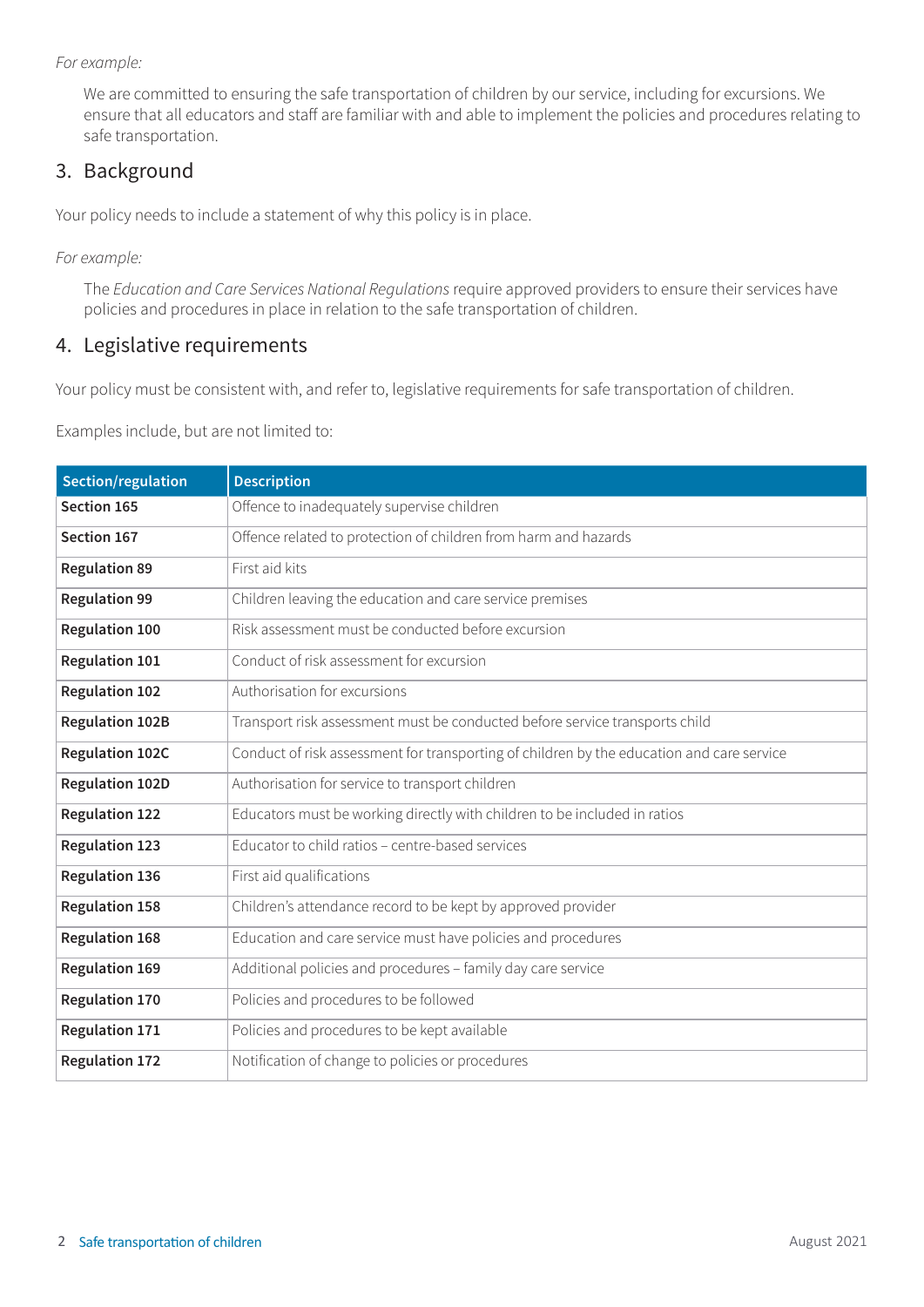When writing your policy, you will need to break down what is required under each regulation and how your service will meet these requirements. How these work in practice will be contained in your procedures.

As you reflect on your service's *Safe transportation of children policy*, it might highlight the need to split its various areas into different policies and procedures that can be readily accessed by all educators and staff members to follow. For example, you may wish to have separate policies for *Transporting children to/from the service* and *Transportation of children for excursions*.

# 5. Principles to inform your policy

All decision-making should be carried out in accordance with the principles of your service's *Safe transportation of children policy.* Examples of principles could include, but are not limited to:

- Children's health, safety, and wellbeing is paramount. We are committed to meeting all the regulatory requirements to ensure the safe transportation of children by our service, including for excursions.
- Our educators and staff are integral to the education and care of our children. Clear roles and responsibilities and relevant training ensure they are aware of their roles and responsibilities in relation to the safe transportation of children.
- We value and support the families at our service. At all times we seek their authorisation and input with regard to our transportation of their children.

# 6. Key terms

To make it easier for your audience, provide definitions of key terms that may not be used every day. For example:

| <b>Term</b>                                                                                | <b>Meaning</b>                                                                                                                                                                                                                                                                                                                                                                    | <b>Source</b>                                                                 |
|--------------------------------------------------------------------------------------------|-----------------------------------------------------------------------------------------------------------------------------------------------------------------------------------------------------------------------------------------------------------------------------------------------------------------------------------------------------------------------------------|-------------------------------------------------------------------------------|
| <b>ACECQA - Australian</b><br><b>Children's Education</b><br>and Care Quality<br>Authority | The independent national authority that works with all regulatory<br>authorities to administer the National Quality Framework, including<br>the provision of guidance, resources and services to support the<br>sector to improve outcomes for children.                                                                                                                          | acecqa.gov.au                                                                 |
| <b>Excursion</b>                                                                           | An outing organised by an education and care service or family day<br>care (FDC) educator, but does not include an outing organised by an<br>education and care service provided on a school site if:<br>(a) the child or children leave the education and care service premises<br>in the company of an educator; and<br>(b) the child or children do not leave the school site. | National Regulations<br>(Definitions)                                         |
| <b>Regular outing</b>                                                                      | In relation to an education and care service, means a walk, drive or<br>trip to and from a destination:<br>(a) that the service visits regularly as part of its educational program;<br>and<br>(b) where the circumstances relevant to the risk assessment are the<br>same on each outing.                                                                                        | National Regulations<br>(Definitions)                                         |
| Regular<br>transportation                                                                  | In relation to an education and care service, means the transportation<br>by the service or arranged by the service (other than as part of an<br>excursion) of a child being educated and cared for by the service,<br>where the circumstances relevant to a risk assessment are the same<br>for each occasion on which the child is transported.                                 | Guide to the NQF (Glossary)                                                   |
| <b>Risk assessment</b>                                                                     | Assessing the risk means working out how likely it is that a hazard will<br>harm someone and how serious the harm could be.                                                                                                                                                                                                                                                       | ACECQA - Risk assessment<br>template: Excursions<br>acecga.gov.au/media/22736 |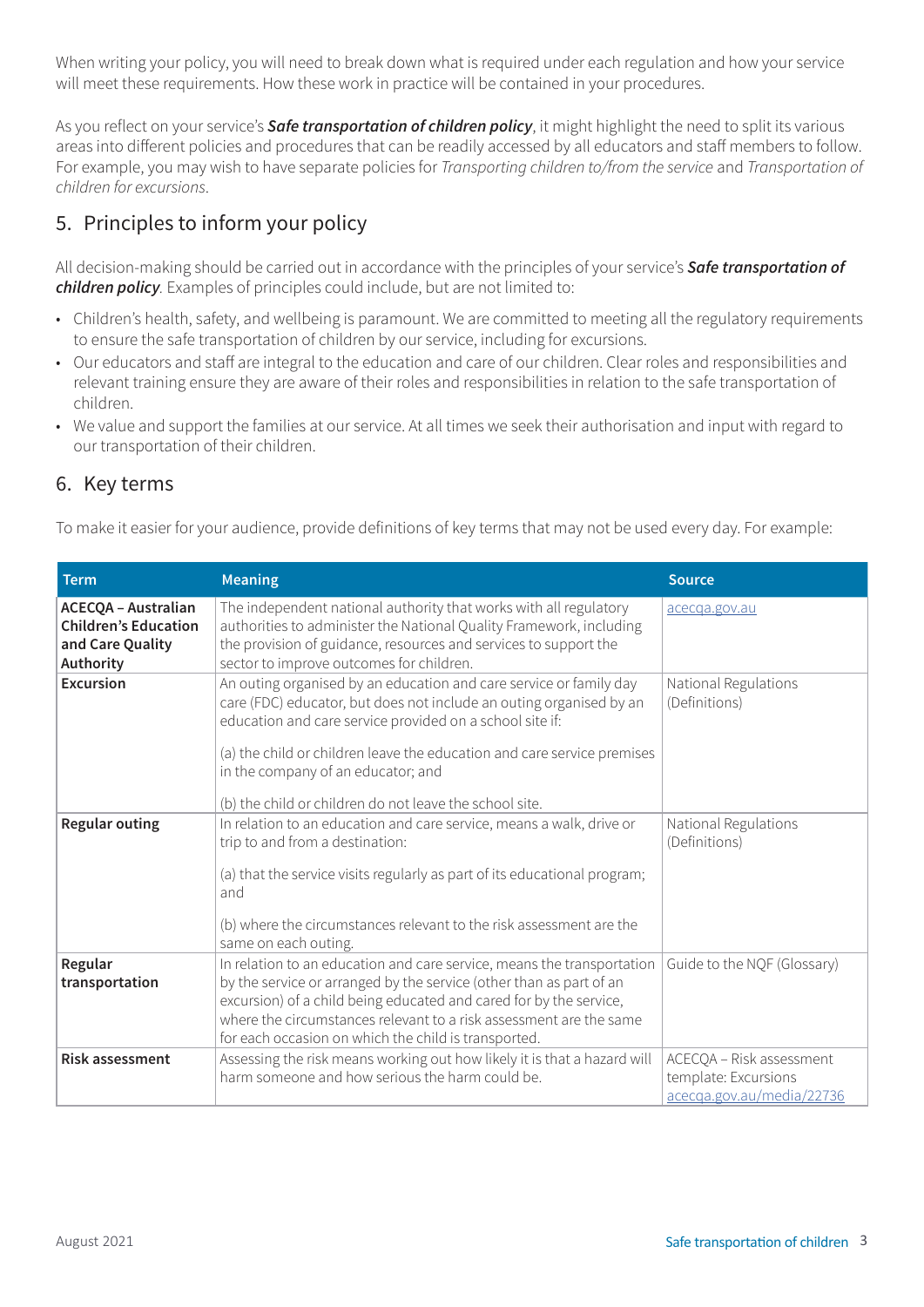| <b>Term</b>                                | <b>Meaning</b>                                                                                                                                                                                                                                                                                                                                                                                                                                                                                                                                                                                                                                                                                                                                                                                                                                                                                                            | <b>Source</b>                        |
|--------------------------------------------|---------------------------------------------------------------------------------------------------------------------------------------------------------------------------------------------------------------------------------------------------------------------------------------------------------------------------------------------------------------------------------------------------------------------------------------------------------------------------------------------------------------------------------------------------------------------------------------------------------------------------------------------------------------------------------------------------------------------------------------------------------------------------------------------------------------------------------------------------------------------------------------------------------------------------|--------------------------------------|
| part of the education<br>and care service) | <b>Transportation (that is</b> Transportation forms part of an education and care service if<br>the service remains responsible for children during the period of<br>transportation. The responsibility for, and duty of care owed to,<br>children applies in scenarios where services are transporting children,<br>or have arranged for the transportation of children, between an<br>education and care service premises and another location, for<br>example their home, school, or a place of excursion.                                                                                                                                                                                                                                                                                                                                                                                                             | Guide to the NQF<br>(Transportation) |
|                                            | Examples of transport not forming part of a service include:<br>private transport provided by families and carers (i.e. carers not<br>$\bullet$<br>engaged by/registered with a service)<br>transport provided and/or arranged by an entity other than the<br>$\bullet$<br>approved provider, e.g. a school bus, and the children are not<br>under the care of the approved provider<br>transport where the approved provider is providing the transport<br>service in a capacity other than as the approved provider, e.g. a<br>government department that provides an education and care<br>service, provides school education, and provides a school bus to<br>school students, on which the children who attend the service also<br>travel for practical reasons (such as in a remote or rural location)<br>when a disability service picks up children and transports them to<br>$\bullet$<br>school or an activity. |                                      |

# 7. Links to other policies

Refer to related policies and procedures, for example:

- Providing a child safe environment
- Excursions
- Incident, injury, trauma and illness
- The administration of first aid
- Dealing with medical conditions in children
- Delivery of children to, and collection from, education and care service premises

# 8. Induction and ongoing training

State information about induction training and frequency of ongoing training and information sharing to assist managers, coordinators, educators and other staff to fulfil their roles effectively.

# 9. Policy created/reviewed

Include the date the policy was created, reviewed or changes were made.

# 10. Monitoring, evaluation and review

State when the policy will be reviewed and who will be responsible for this.

#### 11. Checklist

|  | Have you referenced the relevant regulations and<br>are these reflected in the policy?                               |
|--|----------------------------------------------------------------------------------------------------------------------|
|  | Does the title provide a clear and concise<br>statement identifying the intent of the policy?                        |
|  | Have you checked the policy requirements and<br>referenced related legislation that applies to your<br>service type? |
|  | Does your policy statement provide a framework<br>for decision-making and ensure consistent<br>practice?             |
|  | Does your policy statement reflect your service's<br>philosophy?                                                     |
|  | Is it clear why this policy exists?                                                                                  |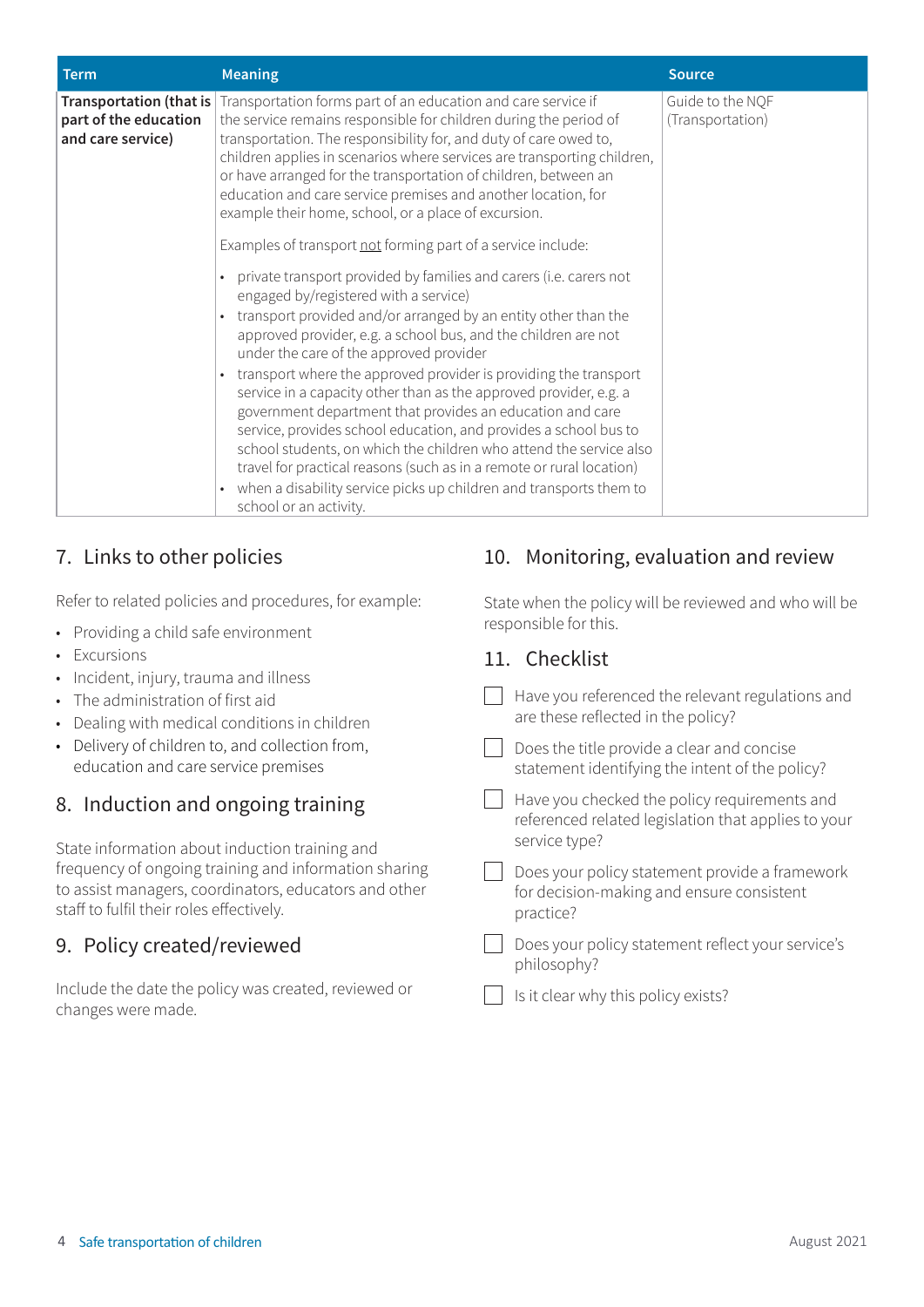# PROCEDURES GUIDELINES

Under the *Education and Care Services National Regulations*, an approved provider must ensure policies and procedures are in place in relation to the safe transportation of children. These guidelines are part of a series and are intended to assist in the development of your policies and procedures required under regulations 168 and 169. They are to guide you to develop your policies and procedures, and are not an exact format to be followed.

Your procedures should be written in clear and concise language, making them easy to read, understand and implement.

The steps and guidelines you document in your procedures will not only guide your practice, but also inform regulatory authorities of educator and staff expectations and responsibilities at the service.

When thinking about your procedures for the safe transportation of children, they need to be practical and achievable. For example, your procedures should set out a clear way for educators to determine when circumstances of transport have sufficiently changed so that the transport could no longer be considered 'regular transportation'.

Transportation can present additional risks to children depending on how it occurs and how transition from a vehicle to a service premises, FDC residence or other destination is managed. These risks apply equally to single trips or during periods of regular transportation.

# 1. Title

#### *Safe transportation of children procedures*

# 2. Reference to policy and philosophy

Here you refer to your *Safe transportation of children policy* as seen in your policy documents. You can reference where you will find the policy to help those looking for it.

Your procedures will also reflect your service's overall philosophy and evidence-based practices for safe transportation.

#### 3. Procedures

This is where you detail the way you will implement the *Safe transportation of children policy*.

It is the 'How to' in your service and includes specific step-by-step procedures for the transportation of children.

Some areas that will be outlined here will include:

- where the procedures will be kept
- when they were last reviewed
- templates and documents that might be required and/or used as a part of the procedures, such as ACECQA's [Template – providing transport as part of a service approval](https://www.acecqa.gov.au/media/29841) and [Template – providing transport for excursions](https://www.acecqa.gov.au/media/22736)
- systems to monitor the implementation of the procedures.

You will also need to consider:

- if you are a new service: including a reference to any proposed transport as part of your application for service approval to your regulatory authority (and a risk assessment)
- ensuring all supervision requirements are met during transportation, considering factors such as: educator to child ratios; the number, age and level of development of children; visibility and accessibility of passengers by the educator; risks inherent in the mode of transport, environment, location or route; the experience, knowledge and skill of each educator; the requirements of the individual children; the capacity of an educator to immediately respond to a situation requiring urgent intervention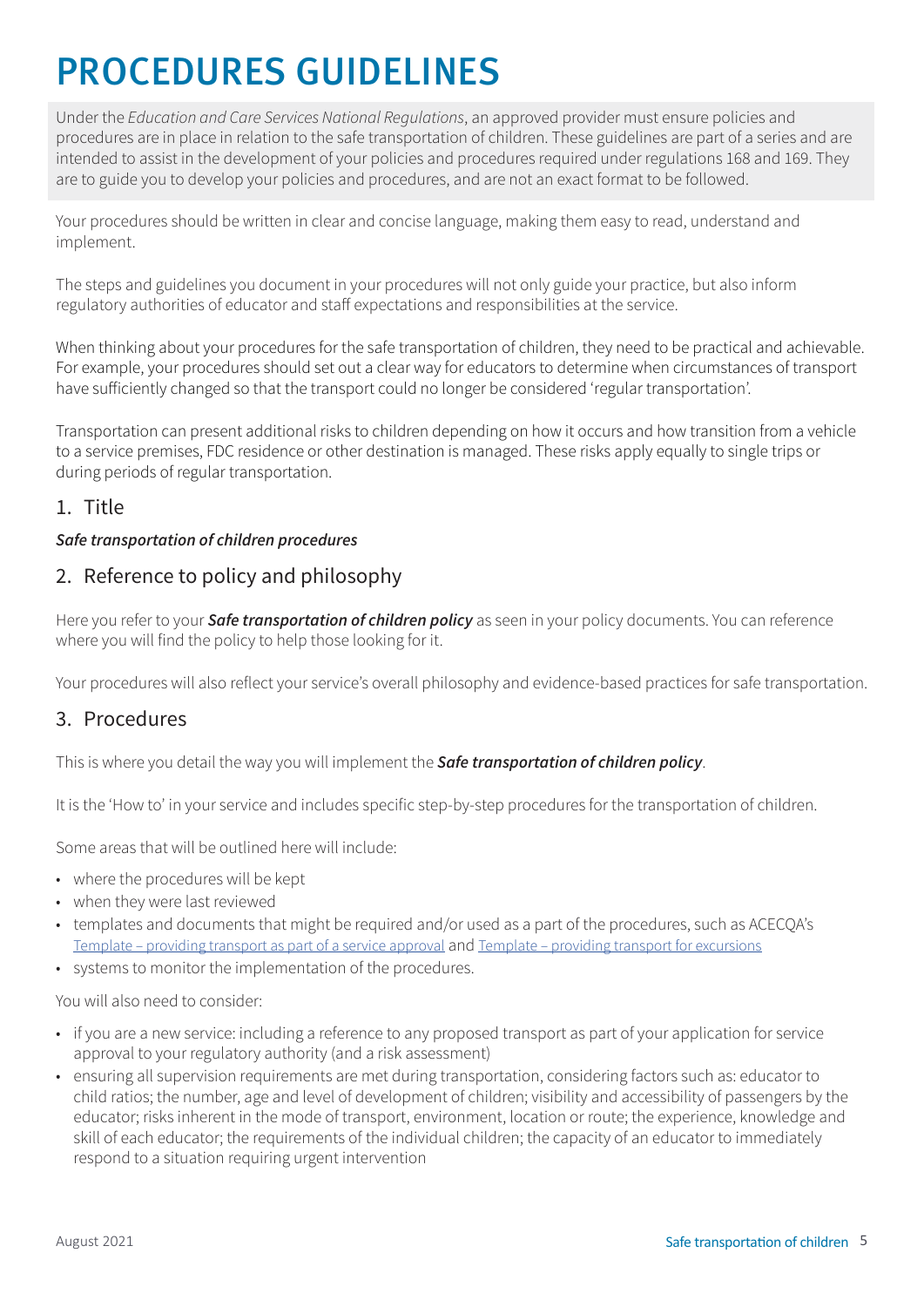- ensuring first aid requirements are met during transportation, including the availability of up-to-date first aid kits and that educators or staff with first aid qualifications and training are in attendance
- consulting with agencies and industry specialists to inform and monitor jurisdictional requirements relating to seatbelts (e.g. correctly fitted and adjusted for school age children) or safety restraints (e.g. ensuring the correct child car seat for a child's size and age)
- incorporating any jurisdictional requirements for the safe transportation of any non-ambulant children and any staffing implications
- addressing how the service will assess the children's abilities to walk confidently to and from vehicles and any staffing implications.

As you reflect on your *Safe transportation of children policy*, it might highlight the need to split its various areas into different procedures, which will be displayed or accessed by all staff to follow in relation to their required actions. For example, you may wish to have separate procedures for *Transporting children to/from the service* and *Transportation of children for excursions*.

# 4. Roles and responsibilities

This is where you will designate specific roles and responsibilities for the people who hold different positions within your service. This needs to align with the *Education and Care Services National Regulations* (see pp. 10–13 below).

It is important to note that it is the legal responsibility of approved providers to ensure systems are in place to minimise risk and ensure health and safety procedures are implemented by the responsible people in services including FDC environments (if applicable). Ultimate responsibility lies with the approved provider to ensure their service/s are meeting the requirements under the *Education and Care Services National Law*.

When developing this section consider:

- What are the roles and responsibilities of the approved provider, responsible person, nominated supervisor, educators, other staff, volunteers, students and families in your service in relation to the safe transportation of children?
- How will you clearly define these roles and expectations and where will it be documented?
- Why are clear and robust procedures for the safe transportation of children important for children's safety and wellbeing?
- How will you learn from the administration of these procedures to improve your practices?
- How will you ensure that the necessary tools are available so the approved provider, nominated supervisor, educators and other staff members can follow the procedures? How will they be made aware of the procedures?
- Do the roles and responsibilities reflect the service type?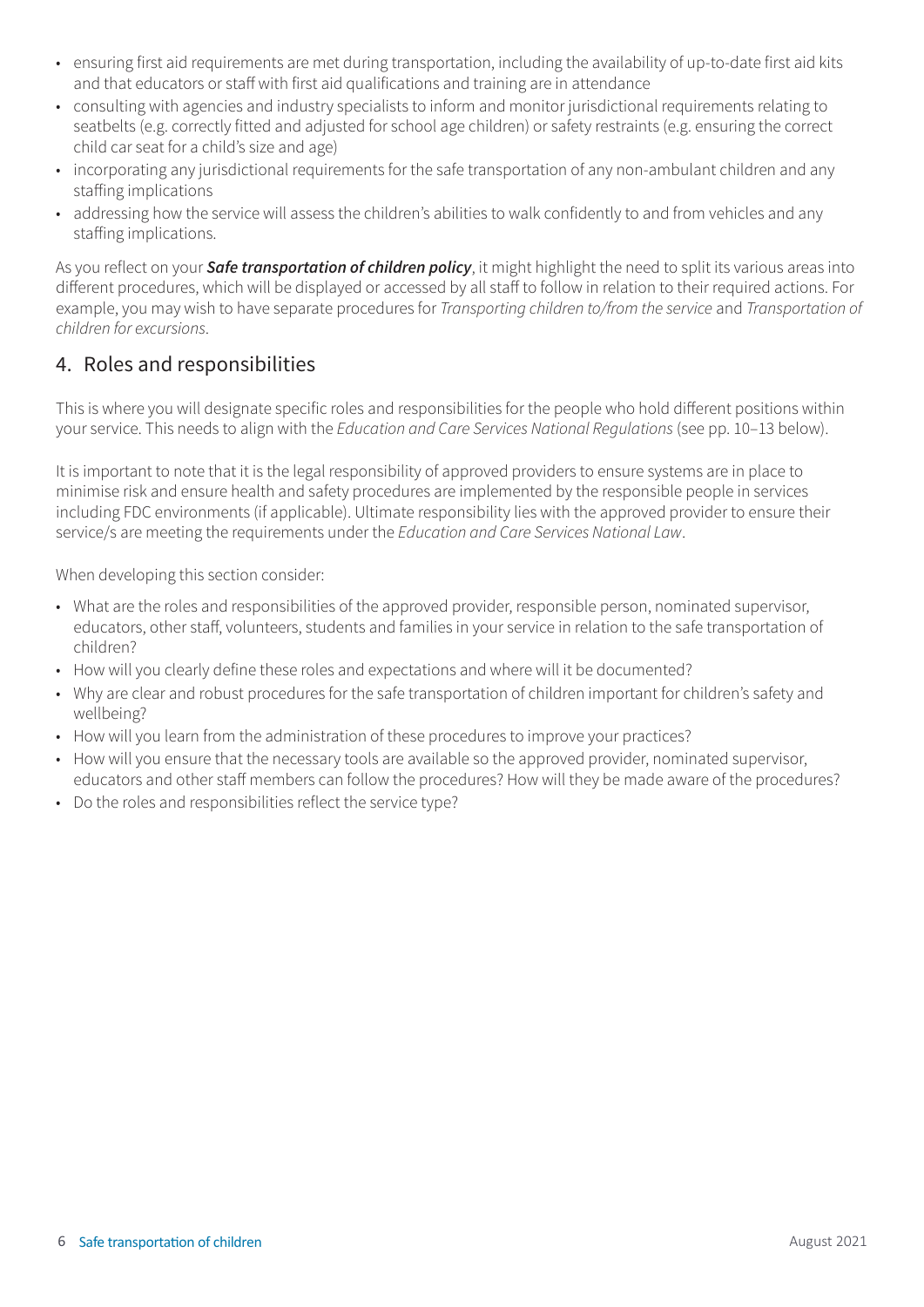| <b>Roles</b>         | <b>Responsibilities</b>                                                                                                                                                                                                                                                                                                                                                                                                                                                                                                                                                                                                                                                                                                                                                                                                                                                                                                                                                                                                                                                                                                                                                                                                                                                                                                                                                                                                                                                                         |
|----------------------|-------------------------------------------------------------------------------------------------------------------------------------------------------------------------------------------------------------------------------------------------------------------------------------------------------------------------------------------------------------------------------------------------------------------------------------------------------------------------------------------------------------------------------------------------------------------------------------------------------------------------------------------------------------------------------------------------------------------------------------------------------------------------------------------------------------------------------------------------------------------------------------------------------------------------------------------------------------------------------------------------------------------------------------------------------------------------------------------------------------------------------------------------------------------------------------------------------------------------------------------------------------------------------------------------------------------------------------------------------------------------------------------------------------------------------------------------------------------------------------------------|
| Approved provider    | • ensure that obligations under the Education and Care Services National Law and National                                                                                                                                                                                                                                                                                                                                                                                                                                                                                                                                                                                                                                                                                                                                                                                                                                                                                                                                                                                                                                                                                                                                                                                                                                                                                                                                                                                                       |
|                      | Requlations are met<br>if you are a new service: include a reference (such as a risk assessment) to any proposed transport<br>as part of your application for service approval to your regulatory authority<br>ensure no child is transported by the service without an authorisation from their family<br>ensure the appropriate risk assessments are completed and all relevant actions are undertaken<br>prior to an excursion<br>ensure the risks assessments for excursions include the specific considerations related to<br>transportation listed in regulation 101<br>• ensure the appropriate risk assessments are completed and all relevant actions are undertaken<br>prior to transporting children<br>• ensure the risk assessments for transportation:<br>• identify and assess risks that transporting the child may pose to the health, safety or wellbeing<br>of the child<br>• specify how the identified risks will be managed and minimised<br>· include the specific considerations listed in regulation 102C<br>• ensure all supervision requirements are met during transportation, including educator to child<br>ratios<br>ensure first aid requirements are met during transportation, including the availability of up-to-date,<br>suitably equipped first aid kits and that educators or staff with first aid qualifications and training<br>are in attendance<br>ensure jurisdictional requirements relating to seatbelts and children's safety restraints are met |
|                      | • take reasonable steps to ensure that nominated supervisors, educators, staff and volunteers follow<br>the policy and procedures                                                                                                                                                                                                                                                                                                                                                                                                                                                                                                                                                                                                                                                                                                                                                                                                                                                                                                                                                                                                                                                                                                                                                                                                                                                                                                                                                               |
|                      | ensure copies of the policy and procedures are readily accessible to nominated supervisors,<br>$\bullet$<br>educators, staff, volunteers and families, and available for inspection<br>notify families at least 14 days before changing the policy or procedures if the changes will:<br>$\bullet$<br>• affect the fees charged or the way they are collected or                                                                                                                                                                                                                                                                                                                                                                                                                                                                                                                                                                                                                                                                                                                                                                                                                                                                                                                                                                                                                                                                                                                                |
|                      | significantly impact the service's education and care of children or<br>· significantly impact the family's ability to utilise the service.                                                                                                                                                                                                                                                                                                                                                                                                                                                                                                                                                                                                                                                                                                                                                                                                                                                                                                                                                                                                                                                                                                                                                                                                                                                                                                                                                     |
| Nominated supervisor | • implement the Safe transportation of children policy and procedures                                                                                                                                                                                                                                                                                                                                                                                                                                                                                                                                                                                                                                                                                                                                                                                                                                                                                                                                                                                                                                                                                                                                                                                                                                                                                                                                                                                                                           |
|                      | ensure no child is transported by the service without an authorisation from their parent<br>conduct a risk assessment for an excursion, including the specific considerations related to<br>transportation listed in regulation 101<br>conduct risk assessments prior to the service transporting children. Ensure the risk assessments for<br>transportation:<br>• identify and assess risks that transporting the child may pose to the safety, health or wellbeing                                                                                                                                                                                                                                                                                                                                                                                                                                                                                                                                                                                                                                                                                                                                                                                                                                                                                                                                                                                                                           |
|                      | of the child<br>specify how the identified risks will be managed and minimised<br>$\bullet$<br>· include the specific considerations listed in regulation 102C<br>• ensure all educators and staff understand their supervision responsibilities and expectations<br>relating to transportation of children<br>• verify that all the required equipment and/or items are taken on the transportation, including, but<br>not limited to, a first aid kit, emergency contact lists, and mobile phone<br>• verify that educators or staff with current first aid qualifications and training are in attendance<br>during transportation<br>ensure jurisdictional requirements relating to seatbelts and children's safety restraints are met<br>contact emergency services in the first instance then notify parents/guardians immediately after a<br>serious incident, injury, trauma or medical emergency, or as soon as is practicable<br>where children leave the premises or FDC residence using transport that is not part of the service,<br>$\bullet$                                                                                                                                                                                                                                                                                                                                                                                                                                      |
|                      | ensure they leave in accordance with regulation 99 and the service's Delivery of children to, and<br>collection from, education and care service premises policy and procedures.                                                                                                                                                                                                                                                                                                                                                                                                                                                                                                                                                                                                                                                                                                                                                                                                                                                                                                                                                                                                                                                                                                                                                                                                                                                                                                                |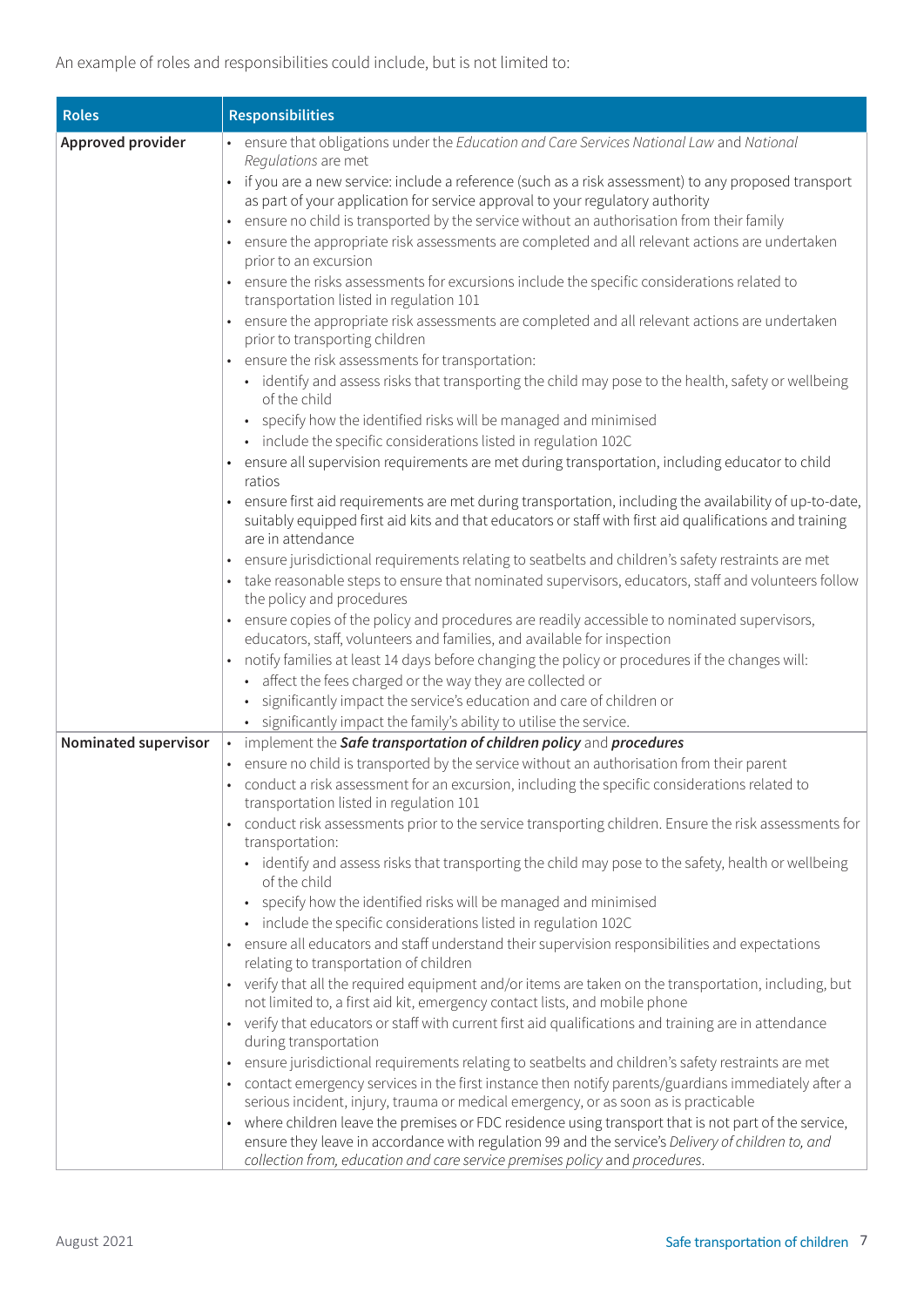| <b>Roles</b>         | <b>Responsibilities</b>                                                                                                                                                                                                                                                                                                                                                                                                                                                                |  |
|----------------------|----------------------------------------------------------------------------------------------------------------------------------------------------------------------------------------------------------------------------------------------------------------------------------------------------------------------------------------------------------------------------------------------------------------------------------------------------------------------------------------|--|
| <b>FDC</b> educators | ensure transportation is carried out in line with the Safe transportation of children policy and                                                                                                                                                                                                                                                                                                                                                                                       |  |
|                      | procedures<br>ensure all children transported by the service have an authorisation from their parent<br>conduct a risk assessment for an excursion, including the specific considerations related to<br>transportation listed in regulation 101<br>conduct risk assessments prior to the service transporting children. Ensure the risk assessments for<br>transportation:                                                                                                             |  |
|                      | • identify and assess risks that transporting the child may pose to the safety, health or wellbeing<br>of the child<br>• specify how the identified risks will be managed and minimised<br>• include the specific considerations listed in regulation 102C<br>. ensure the required educator to child ratios are in place and children are supervised at all times                                                                                                                     |  |
|                      | undertake regular attendance checks to account for all children                                                                                                                                                                                                                                                                                                                                                                                                                        |  |
|                      | ensure that all the required equipment and/or items are taken on the transportation, including, but<br>not limited to, a first aid kit, emergency contact lists, and mobile phone                                                                                                                                                                                                                                                                                                      |  |
|                      | · ensure jurisdictional requirements relating to seatbelts and children's safety restraints are met<br>complete any relevant documentation of children's attendance and movement to and from the<br>transportation                                                                                                                                                                                                                                                                     |  |
|                      | communicate with families regarding safe transportation, including for excursions, e.g. pick-up<br>location and destination, the means of transport, and the number of educators and staff and any<br>other adults involved in the transportation                                                                                                                                                                                                                                      |  |
|                      | contact emergency services in the first instance then notify parents/guardians immediately after a<br>serious incident, injury, trauma or medical emergency, or as soon as is practicable<br>• where children leave the premises or FDC residence using transport that is not part of the service,<br>ensure they leave in accordance with regulation 99 and the service's Delivery of children to, and<br>collection from, education and care service premises policy and procedures. |  |
| <b>Educators</b>     | ensure transportation is carried out in line with the Safe transportation of children policy and                                                                                                                                                                                                                                                                                                                                                                                       |  |
|                      | procedures                                                                                                                                                                                                                                                                                                                                                                                                                                                                             |  |
|                      | • check all children transported by the service have an authorisation from their parent                                                                                                                                                                                                                                                                                                                                                                                                |  |
|                      | check that a risk assessment for an excursion has been conducted, including the specific<br>considerations related to transportation listed in regulation 101                                                                                                                                                                                                                                                                                                                          |  |
|                      | check that risk assessments have been conducted prior to the service transporting children, and<br>ensuring the risk management/minimisation strategies they contain are implemented. Check the<br>risk assessments for transportation:                                                                                                                                                                                                                                                |  |
|                      | • identify and assess risks that transporting the child may pose to the safety, health or wellbeing<br>of the child                                                                                                                                                                                                                                                                                                                                                                    |  |
|                      | • specify how the identified risks will be managed and minimised<br>· include the specific considerations listed in regulation 102C                                                                                                                                                                                                                                                                                                                                                    |  |
|                      | . ensure the required educator to child ratios are in place and children are supervised at all times                                                                                                                                                                                                                                                                                                                                                                                   |  |
|                      | undertake regular attendance checks to account for all children                                                                                                                                                                                                                                                                                                                                                                                                                        |  |
|                      | ensure that all the required equipment and/or items are taken on the transportation, including, but<br>not limited to, a first aid kit, emergency contact lists, and mobile phone                                                                                                                                                                                                                                                                                                      |  |
|                      | ensure jurisdictional requirements relating to seatbelts and safety restraints are met                                                                                                                                                                                                                                                                                                                                                                                                 |  |
|                      | complete any relevant documentation of children's attendance and movement to and from the<br>transportation                                                                                                                                                                                                                                                                                                                                                                            |  |
|                      | • communicate with families regarding safe transportation, including for excursions, e.g. pick-up<br>location and destination, the means of transport, and the number of educators and staff and any<br>other adults involved in the transportation                                                                                                                                                                                                                                    |  |
|                      | contact emergency services in the first instance then notify parents/guardians immediately after a<br>$\bullet$<br>serious incident, injury, trauma or medical emergency, or as soon as is practicable                                                                                                                                                                                                                                                                                 |  |
|                      | where children leave the premises or FDC residence using transport that is not part of the service,<br>ensure they leave in accordance with regulation 99 and the service's Delivery of children to, and<br>collection from, education and care service premises policy and procedures.                                                                                                                                                                                                |  |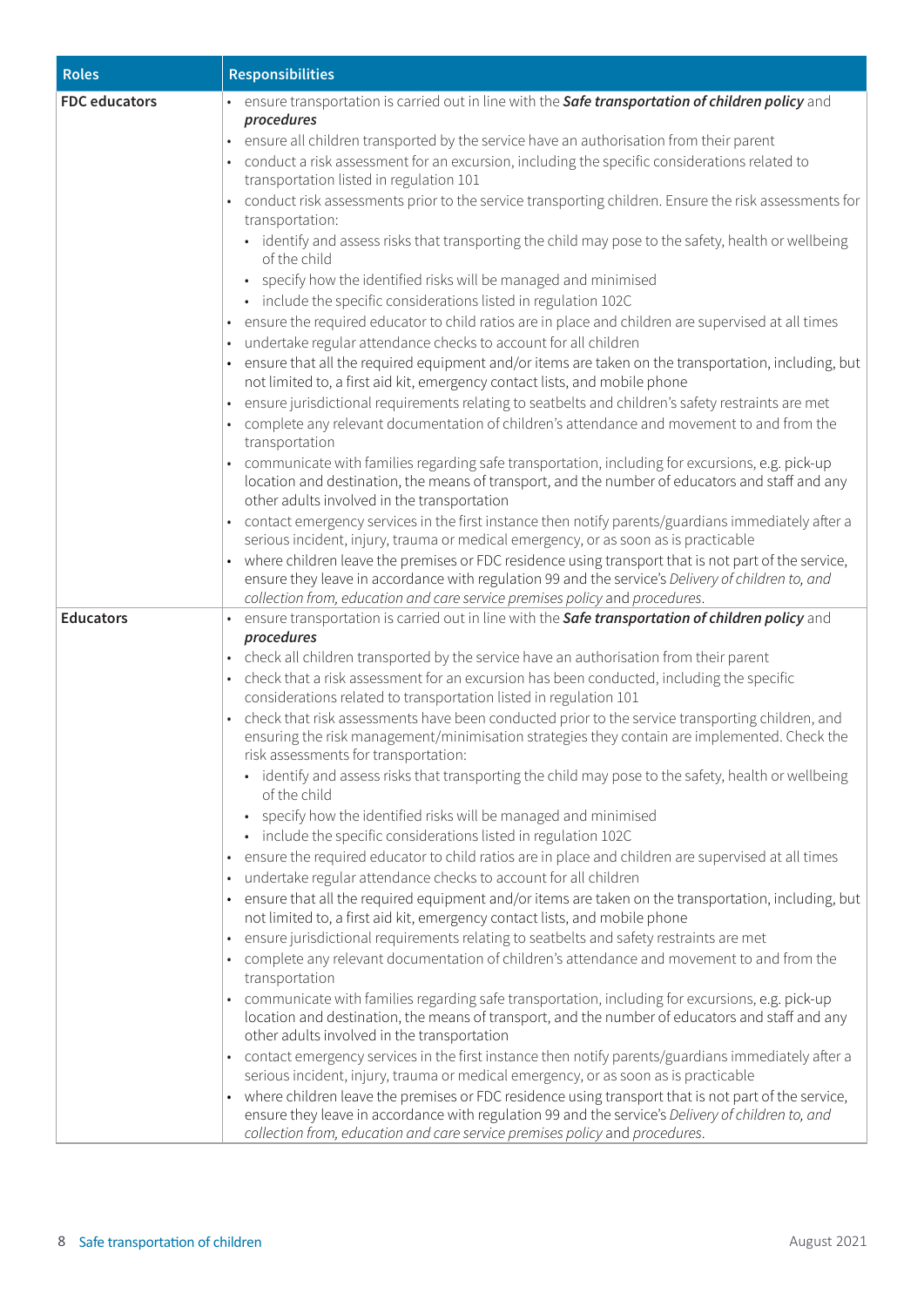| <b>Roles</b>    | <b>Responsibilities</b>                                                                                                                                                                                                                                                                                                                                   |
|-----------------|-----------------------------------------------------------------------------------------------------------------------------------------------------------------------------------------------------------------------------------------------------------------------------------------------------------------------------------------------------------|
| <b>Families</b> | • sign the authorisation for their child to attend an excursion and/or for their child to be transported<br>by the service<br>. ensure they complete the attendance record upon delivery and collection of their child<br>provide emergency contact details on the child's enrolment form and ensure that they are kept                                   |
|                 | up-to-date<br>keep informed about the service's safe transportation processes, including for excursions, e.g. pick-<br>up location and destination, the means of transport, and the number of educators and staff and<br>any other adults involved in the transportation<br>reinforce the safe transportation practices with their child, e.g. seatbelts. |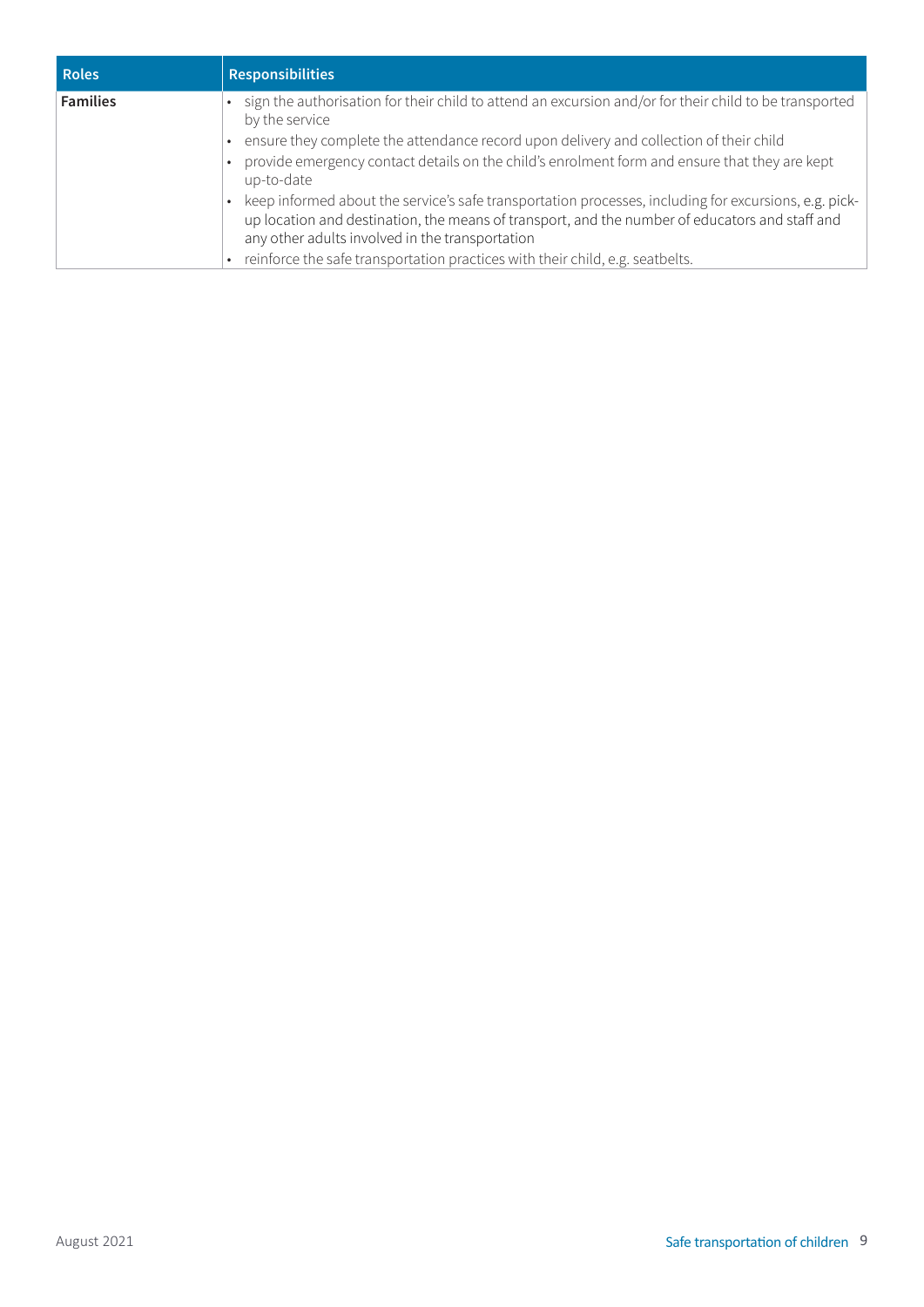The following table will assist you in developing procedures specific to your service's needs and context. Referring to the *Education and Care Services National Regulations* when you are writing your procedures will assist you to ensure that you are meeting your obligations.

| <b>Areas to</b><br>include in your<br>procedures                                                                                                       | Things to consider and outline in each area<br>(this will be specific to the context of your service)                                                                                                                                                                                                                                                                                                                                                                                                                                                                                                                                                                                                                                                                                                                                                                                                                                                                                                                                                                                                                                                                                                                                                                                                                                                                                                                                                                                                                                                                                                                                                       | <b>Strategies for monitoring and</b><br>implementing procedures                                                                                                                                                                                                                                                                                                                                                                                                 | Related policy and/<br>or procedures                                                                                                             |
|--------------------------------------------------------------------------------------------------------------------------------------------------------|-------------------------------------------------------------------------------------------------------------------------------------------------------------------------------------------------------------------------------------------------------------------------------------------------------------------------------------------------------------------------------------------------------------------------------------------------------------------------------------------------------------------------------------------------------------------------------------------------------------------------------------------------------------------------------------------------------------------------------------------------------------------------------------------------------------------------------------------------------------------------------------------------------------------------------------------------------------------------------------------------------------------------------------------------------------------------------------------------------------------------------------------------------------------------------------------------------------------------------------------------------------------------------------------------------------------------------------------------------------------------------------------------------------------------------------------------------------------------------------------------------------------------------------------------------------------------------------------------------------------------------------------------------------|-----------------------------------------------------------------------------------------------------------------------------------------------------------------------------------------------------------------------------------------------------------------------------------------------------------------------------------------------------------------------------------------------------------------------------------------------------------------|--------------------------------------------------------------------------------------------------------------------------------------------------|
| Transportation<br>during excursions<br>Act: 165, 167<br>Regs: 99, 100, 101,<br>102, 168-172<br>QA <sub>2</sub><br>QA3: 3.2.1<br>QA4: 4.1<br>QA5<br>QA6 | How you will ensure those aspects of the<br>Excursions policy and procedures relating to the<br>safe transportation of children are met.<br>Ensuring that risks assessments for excursions<br>consider the following transport-related<br>aspects:<br>• the means of transport<br>any jurisdictional requirements for seatbelts<br>or children's safety restraints<br>the process for entering and exiting the<br>$\bullet$<br>service premises or FDC residence<br>the process for entering and exiting the pick-<br>$\bullet$<br>up location or destination<br>any potential water hazards<br>$\bullet$<br>procedures for embarking and disembarking                                                                                                                                                                                                                                                                                                                                                                                                                                                                                                                                                                                                                                                                                                                                                                                                                                                                                                                                                                                                      | Make sure your policy and<br>procedures are available for all<br>to access.<br>Use a risk assessment template,<br>e.g. ACECQA's Template<br>- providing transport for<br>excursions.<br>Develop a schedule to ensure<br>risk assessments are carried out<br>and reviewed regularly.<br>Ensure all educators, staff and<br>volunteers understand each<br>step of the procedures.<br>Undertake an excursion<br>induction for volunteers.<br>Ensure the policy and | Excursions<br>Providing a child safe<br>environment<br>Incident, injury,<br>trauma and illness<br>Dealing with medical<br>conditions in children |
| QA7: 7.1.2, 7.1.3                                                                                                                                      | the means of transport, including how each<br>child is to be accounted for.<br>How risk assessments will be carried out,<br>implemented, monitored, and assessed.<br>How you will inform all educators, staff<br>and volunteers of any risks relating to the<br>transportation, and their responsibilities to<br>mitigate those risks.<br>The step-by-step actions and items that need<br>$\bullet$<br>to happen resulting from the risk assessment.<br>How you will ensure that children have a<br>$\bullet$<br>written authorisation from a parent or person<br>authorised by a parent in order to participate in<br>the excursion.<br>Ensuring that authorisations for excursions<br>include:<br>• for a regular outing: a description of when<br>the child is to be taken on the regular<br>outings<br>for an excursion that is not a regular outing:<br>$\bullet$<br>the date the child is to be taken on the<br>excursion<br>the means of transport<br>$\bullet$<br>jurisdictional requirements for seatbelts or<br>$\bullet$<br>safety restraints.<br>Ensuring that all the required equipment and/<br>$\bullet$<br>or items are taken on the excursion, including,<br>but not limited to, a first aid kit, emergency<br>contact lists, and mobile phone.<br>What form regular attendance checks may take<br>$\bullet$<br>to account for all children.<br>What documentation may be needed relating<br>$\bullet$<br>to children's attendance and movement to<br>and from the vehicle.<br>What jurisdictional requirements there<br>$\bullet$<br>may be for the safe transportation of any<br>non-ambulant children and any staffing<br>implications. | procedures are part of induction<br>training, and regularly reviewed<br>at team meetings.                                                                                                                                                                                                                                                                                                                                                                       |                                                                                                                                                  |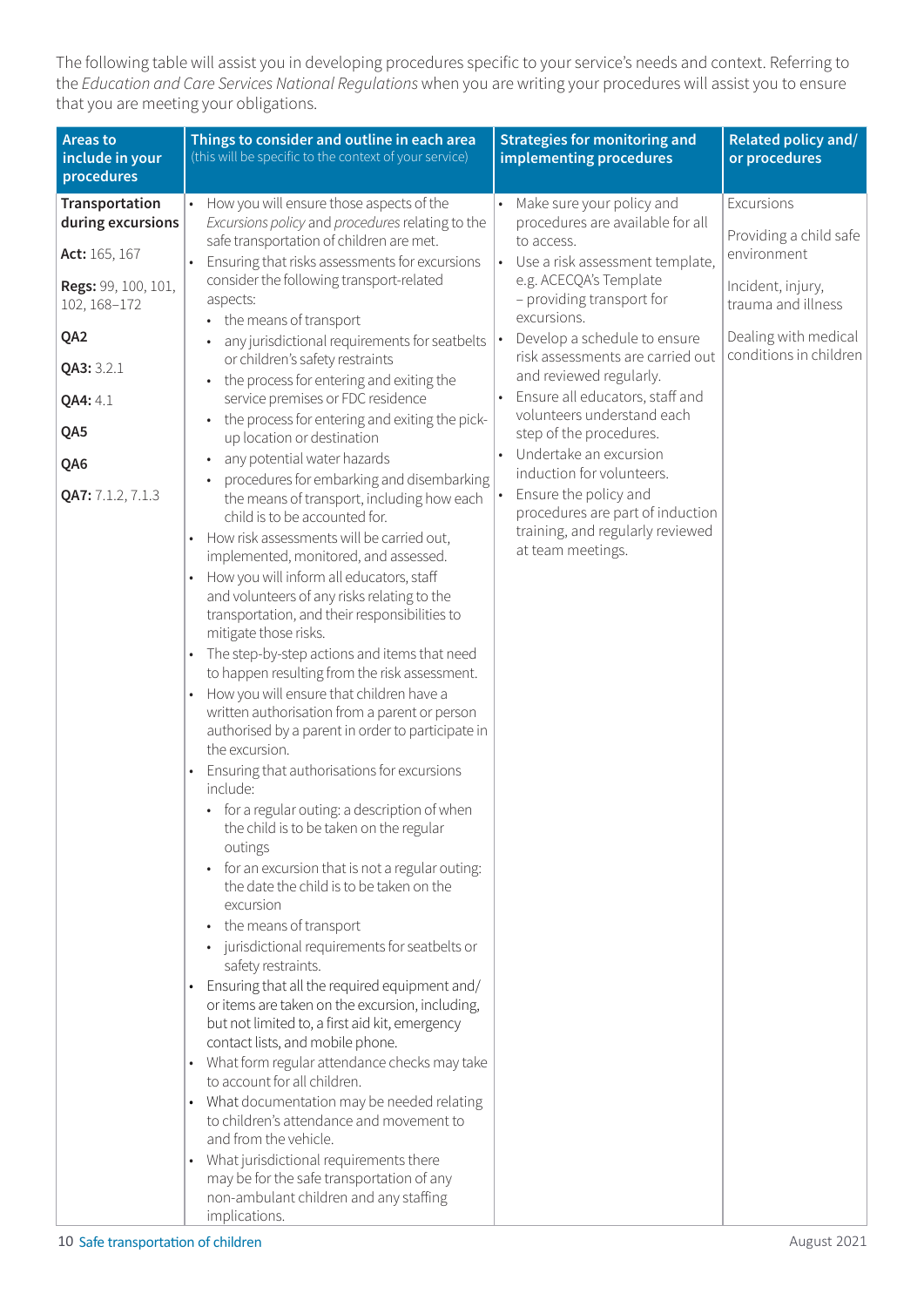| <b>Areas to</b><br>include in your<br>procedures                                                                                                 | Things to consider and outline in each area<br>(this will be specific to the context of your service)                                                                                                                                                                                                                                                                                                                                                                                                                                                                                                                                                                                                                                                                                                                                                                                                                                                                                                                                                                                                                                                                                                                                                                                                                                                                                                                                                                                                                                                                                                                                                                  | <b>Strategies for monitoring and</b><br>implementing procedures                                                                                                                                                                                                                                                                                                                                      | Related policy and/<br>or procedures                                                                 |
|--------------------------------------------------------------------------------------------------------------------------------------------------|------------------------------------------------------------------------------------------------------------------------------------------------------------------------------------------------------------------------------------------------------------------------------------------------------------------------------------------------------------------------------------------------------------------------------------------------------------------------------------------------------------------------------------------------------------------------------------------------------------------------------------------------------------------------------------------------------------------------------------------------------------------------------------------------------------------------------------------------------------------------------------------------------------------------------------------------------------------------------------------------------------------------------------------------------------------------------------------------------------------------------------------------------------------------------------------------------------------------------------------------------------------------------------------------------------------------------------------------------------------------------------------------------------------------------------------------------------------------------------------------------------------------------------------------------------------------------------------------------------------------------------------------------------------------|------------------------------------------------------------------------------------------------------------------------------------------------------------------------------------------------------------------------------------------------------------------------------------------------------------------------------------------------------------------------------------------------------|------------------------------------------------------------------------------------------------------|
| Transportation<br>during excursions<br>(cont.)<br>General<br>transportation<br>(not excursions)                                                  | How the service will assess the children's<br>abilities to walk confidently to and from<br>vehicles and any staffing implications.<br>Effective ways to communicate with<br>families regarding safe transportation<br>during excursions, e.g. pick-up location and<br>destination, the means of transport, and the<br>number of educators and staff and any other<br>adults involved in the transportation.<br>If you are a new service: including a reference<br>$\bullet$<br>(such as a risk assessment) to any proposed<br>transport as part of your application for<br>service approval to your regulatory authority.                                                                                                                                                                                                                                                                                                                                                                                                                                                                                                                                                                                                                                                                                                                                                                                                                                                                                                                                                                                                                                              | Use a risk assessment template,<br>e.g. ACECQA's Template -<br>providing transport as part of a<br>service approval.                                                                                                                                                                                                                                                                                 | Providing a child safe<br>environment<br>Incident, injury,                                           |
| Act: 165, 167<br>Regs: 99, 102B,<br>102C, 102D, 168,<br>170, 171, 172<br>QA2<br>QA3: 3.2.1<br><b>QA4: 4.1</b><br>QA5<br>QA6<br>QA7: 7.1.2, 7.1.3 | Ensuring that risk assessments to transport<br>$\bullet$<br>children identify and assess risks that<br>transporting the child may pose to the<br>health, safety and/or wellbeing of the child;<br>and specify how the identified risks will be<br>managed and minimised.<br>Ensuring that the risk assessments consider:<br>• the proposed route and duration of the<br>transportation<br>the proposed pick-up location and<br>$\bullet$<br>destination<br>the means of transport<br>any jurisdictional requirements for<br>seatbelts or children's safety restraints<br>any water hazards<br>the number of adults and children<br>involved in the transportation<br>given the risks posed by transportation,<br>the number of educators or other<br>responsible adults that is appropriate<br>to provide supervision and whether any<br>adults with specialised skills are required<br>whether any items should be readily<br>$\bullet$<br>available during transportation (e.g. a<br>mobile phone and a list of emergency<br>contact numbers for the children being<br>transported)<br>the process for entering and exiting the<br>service premises or FDC residence<br>the pick-up location or destination<br>procedures for embarking and<br>disembarking the means of transport,<br>including how each child is to be<br>accounted for.<br>How risk assessments will be carried out,<br>$\bullet$<br>implemented, monitored, and assessed.<br>How you will inform all educators, staff<br>and volunteers of any risks relating to<br>the transport and their responsibilities to<br>mitigate those risks.<br>The step-by-step actions and items that<br>$\bullet$ | Develop a schedule to ensure<br>$\bullet$<br>risk assessments are carried out<br>and reviewed regularly.<br>• Create checklists with<br>clear expectations around<br>implementing procedures.<br>Ensure the policy and<br>$\bullet$<br>procedures are part of induction<br>training, and regularly reviewed<br>at team meetings.<br>Schedule child restraint safety<br>checks by authorised fitters. | trauma and illness<br>Enrolment and<br>orientation<br>Dealing with medical<br>conditions in children |
|                                                                                                                                                  | need to happen resulting from the risk<br>assessments.                                                                                                                                                                                                                                                                                                                                                                                                                                                                                                                                                                                                                                                                                                                                                                                                                                                                                                                                                                                                                                                                                                                                                                                                                                                                                                                                                                                                                                                                                                                                                                                                                 |                                                                                                                                                                                                                                                                                                                                                                                                      |                                                                                                      |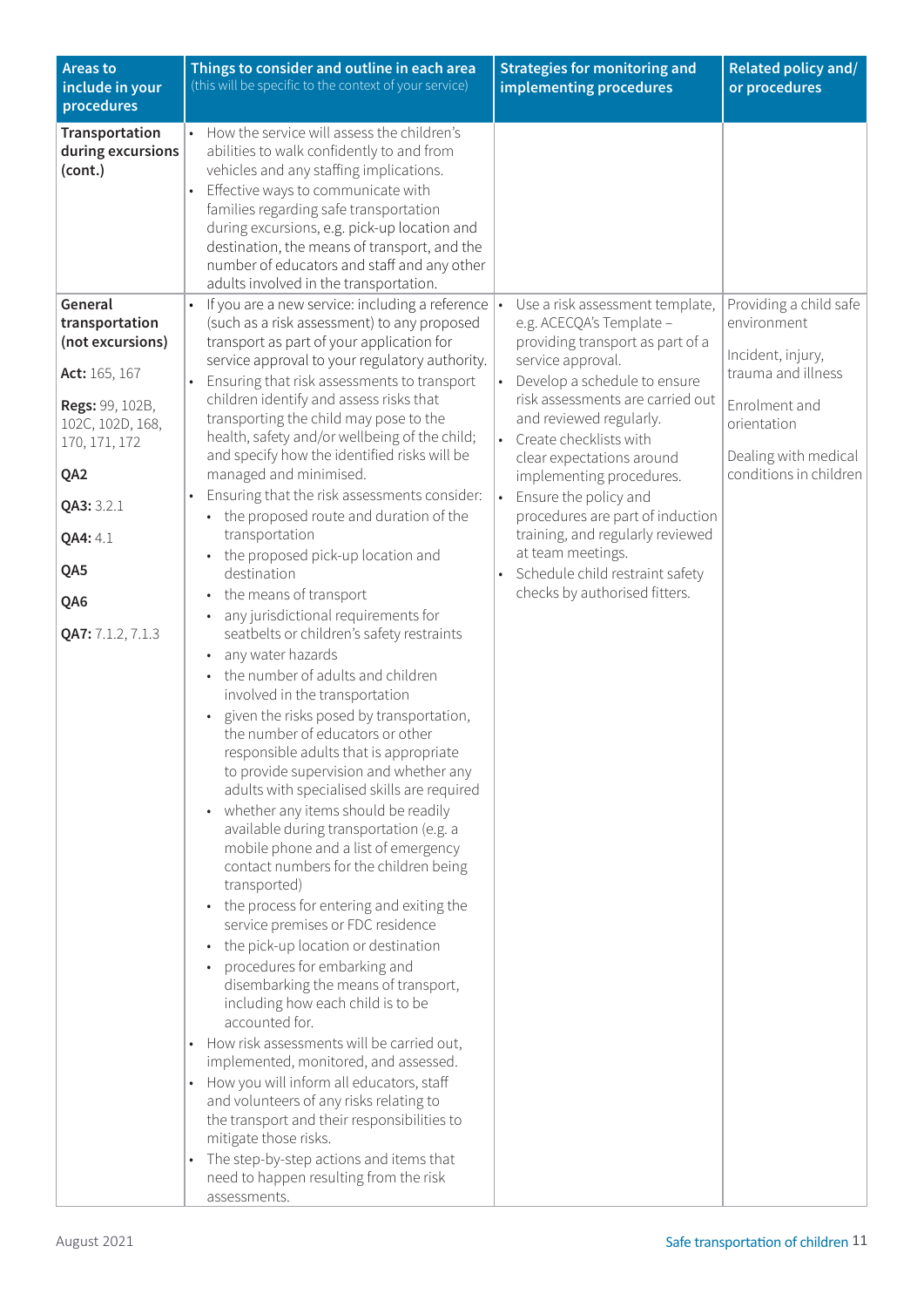| <b>Areas to</b><br>include in your<br>procedures         | Things to consider and outline in each area<br>(this will be specific to the context of your service)                                                                                                                                                                                                                                                                                                                                                                                                                                                                                                                                                                                                                                                                                                                                                                                                                                                                                                                                                                                                                                                                                                                                                                                                                                                                                                                                                                                                                                                                                                                                                                                                                                                                                                                                                                                                                                                                                                                                                                                                                                                                                                                                                                                                                           | <b>Strategies for monitoring and</b><br>implementing procedures | Related policy and/<br>or procedures |
|----------------------------------------------------------|---------------------------------------------------------------------------------------------------------------------------------------------------------------------------------------------------------------------------------------------------------------------------------------------------------------------------------------------------------------------------------------------------------------------------------------------------------------------------------------------------------------------------------------------------------------------------------------------------------------------------------------------------------------------------------------------------------------------------------------------------------------------------------------------------------------------------------------------------------------------------------------------------------------------------------------------------------------------------------------------------------------------------------------------------------------------------------------------------------------------------------------------------------------------------------------------------------------------------------------------------------------------------------------------------------------------------------------------------------------------------------------------------------------------------------------------------------------------------------------------------------------------------------------------------------------------------------------------------------------------------------------------------------------------------------------------------------------------------------------------------------------------------------------------------------------------------------------------------------------------------------------------------------------------------------------------------------------------------------------------------------------------------------------------------------------------------------------------------------------------------------------------------------------------------------------------------------------------------------------------------------------------------------------------------------------------------------|-----------------------------------------------------------------|--------------------------------------|
| General<br>transportation<br>(not excursions)<br>(cont.) | How you will ensure that no child is<br>transported by the service without an<br>authorisation from their parent.<br>Ensuring that authorisations for<br>$\bullet$<br>transportation include:<br>• the child's name<br>the reason the child is to be transported<br>for regular transportation: a description of<br>when the child is to be transported<br>not for regular transportation: the date the<br>child is to be transported<br>description of the proposed pick-up<br>location and destination<br>the means of transport<br>the period of time during which the child<br>is to be transported<br>the anticipated number of children likely<br>$\bullet$<br>to be transported<br>the anticipated number of educators<br>$\bullet$<br>and staff and any other adults who will<br>accompany and supervise the children<br>during the transportation<br>any jurisdictional requirements for<br>seatbelts or child safety restraints<br>• that a risk assessment has been prepared<br>and is available at the service<br>that written policies and procedures for<br>transporting children are available at the<br>service.<br>How you will monitor the safety of seatbelts<br>$\bullet$<br>or child restraints in line with jurisdictional<br>requirements.<br>Ensuring that all the required equipment<br>and/or items are taken on the transportation,<br>including, but not limited to, a suitably<br>equipped first aid kit, emergency contact<br>lists, and mobile phone.<br>What form regular attendance checks to<br>$\bullet$<br>account for all children may take, e.g. prior<br>to, during and after the transportation.<br>What documentation may be needed<br>$\bullet$<br>relating to children's attendance and<br>movement to and from the vehicle.<br>What jurisdictional requirements there<br>$\bullet$<br>may be for the safe transportation of any<br>non-ambulant children and any staffing<br>implications.<br>How the service will assess the children's<br>$\bullet$<br>abilities to walk confidently to and from<br>vehicles.<br>Effective ways to communicate with families<br>$\bullet$<br>regarding safe transportation, e.g. pick-up<br>location and destination, the means of<br>transport, and the number of educators and<br>staff and any other adults involved in the<br>transportation. |                                                                 |                                      |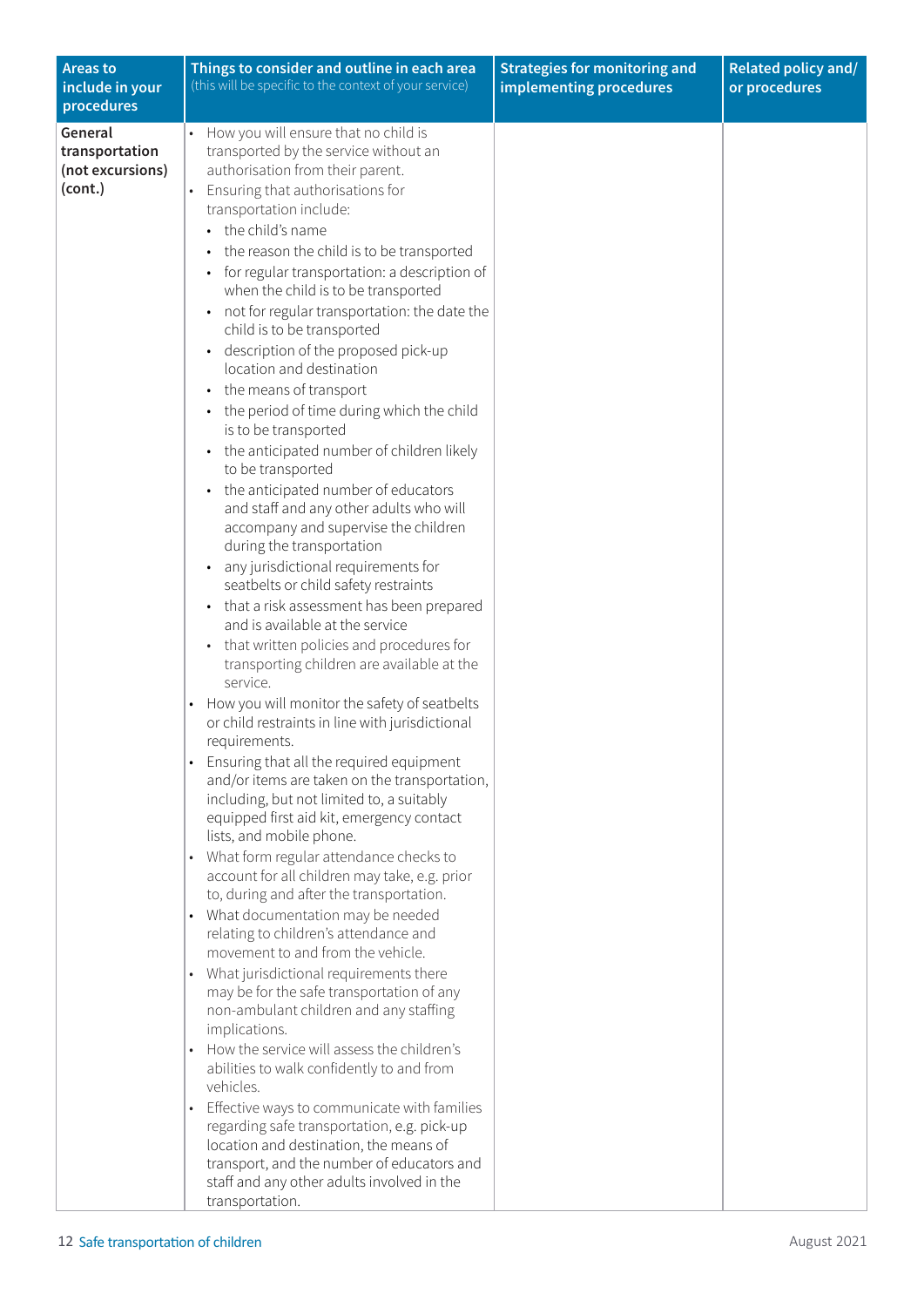| <b>Areas to</b><br>include in your<br>procedures                                            | Things to consider and outline in each area<br>(this will be specific to the context of your service)                                                                                                                                                                                                                                                                                                                                                                                                                                                                                                                                                                                                                                                                                                                                                                                                                                                                                                                                                                                                                                                                                                                    | <b>Strategies for monitoring and</b><br>implementing procedures                                                                                                                                                                                                                                    | Related policy and/<br>or procedures                                             |
|---------------------------------------------------------------------------------------------|--------------------------------------------------------------------------------------------------------------------------------------------------------------------------------------------------------------------------------------------------------------------------------------------------------------------------------------------------------------------------------------------------------------------------------------------------------------------------------------------------------------------------------------------------------------------------------------------------------------------------------------------------------------------------------------------------------------------------------------------------------------------------------------------------------------------------------------------------------------------------------------------------------------------------------------------------------------------------------------------------------------------------------------------------------------------------------------------------------------------------------------------------------------------------------------------------------------------------|----------------------------------------------------------------------------------------------------------------------------------------------------------------------------------------------------------------------------------------------------------------------------------------------------|----------------------------------------------------------------------------------|
| <b>Staffing and first</b><br>aid                                                            | To determine if supervision of children<br>$\bullet$<br>during transportation is adequate, consider                                                                                                                                                                                                                                                                                                                                                                                                                                                                                                                                                                                                                                                                                                                                                                                                                                                                                                                                                                                                                                                                                                                      | • Create checklists with<br>clear expectations around                                                                                                                                                                                                                                              | The administration of<br>first aid                                               |
| Act: 165<br>Regs: 89, 99, 122,<br>123, 136, 168, 170,<br>171, 172<br>QA2<br>QA4: 4.1<br>QA5 | areas such as:<br>· educator to child ratios<br>• the number, age and level of development<br>of children<br>• visibility and accessibility of children<br>(including when transitioning to/from the<br>vehicle)<br>risks inherent in the mode of transport<br>risks inherent in the environment, location<br>or route<br>• the experience, knowledge and skill of                                                                                                                                                                                                                                                                                                                                                                                                                                                                                                                                                                                                                                                                                                                                                                                                                                                       | implementing procedures.<br>Design team rosters to support<br>adequate supervision during<br>transport.<br>Role play scenarios with<br>educators and staff to<br>encourage and develop<br>knowledge around correct<br>procedures.<br>Placement of educators within<br>the vehicle and outside when | Incident, injury,<br>trauma and illness<br>Providing a child safe<br>environment |
| QA6<br>QA7: 7.1.2, 7.1.3                                                                    | each educator<br>• the requirements of the individual<br>children<br>• the capacity of an educator to<br>immediately respond to a situation<br>requiring urgent intervention.<br>How you will ensure the service has at<br>$\bullet$<br>least one educator or staff member with<br>the appropriate first aid qualifications and<br>anaphylaxis and asthma management<br>training in attendance during transportation<br>and is immediately available in an<br>emergency (if some children remain on the<br>service premises - e.g. during an excursion<br>- a person(s) with first aid qualifications and<br>training must also remain on the premises).<br>Ensuring up-to-date suitably equipped<br>$\bullet$<br>first aid kits are readily available wherever<br>children are, including during transportation.<br>How educators and staff can implement and<br>monitor jurisdictional requirements relating<br>to seatbelts and child restraints.<br>Ensuring the nominated supervisor and<br>$\bullet$<br>educators or staff have ready access to a<br>mobile phone (or similar communications<br>device) during transportation to enable<br>immediate communication to and from<br>families and emergency services. | children enter and exit.<br>Ensure responsibility is<br>allocated to someone directly<br>working with children if or<br>when an educator needs to<br>leave the vehicle or is otherwise<br>unavailable (such as if they are<br>carrying out first aid).                                             |                                                                                  |